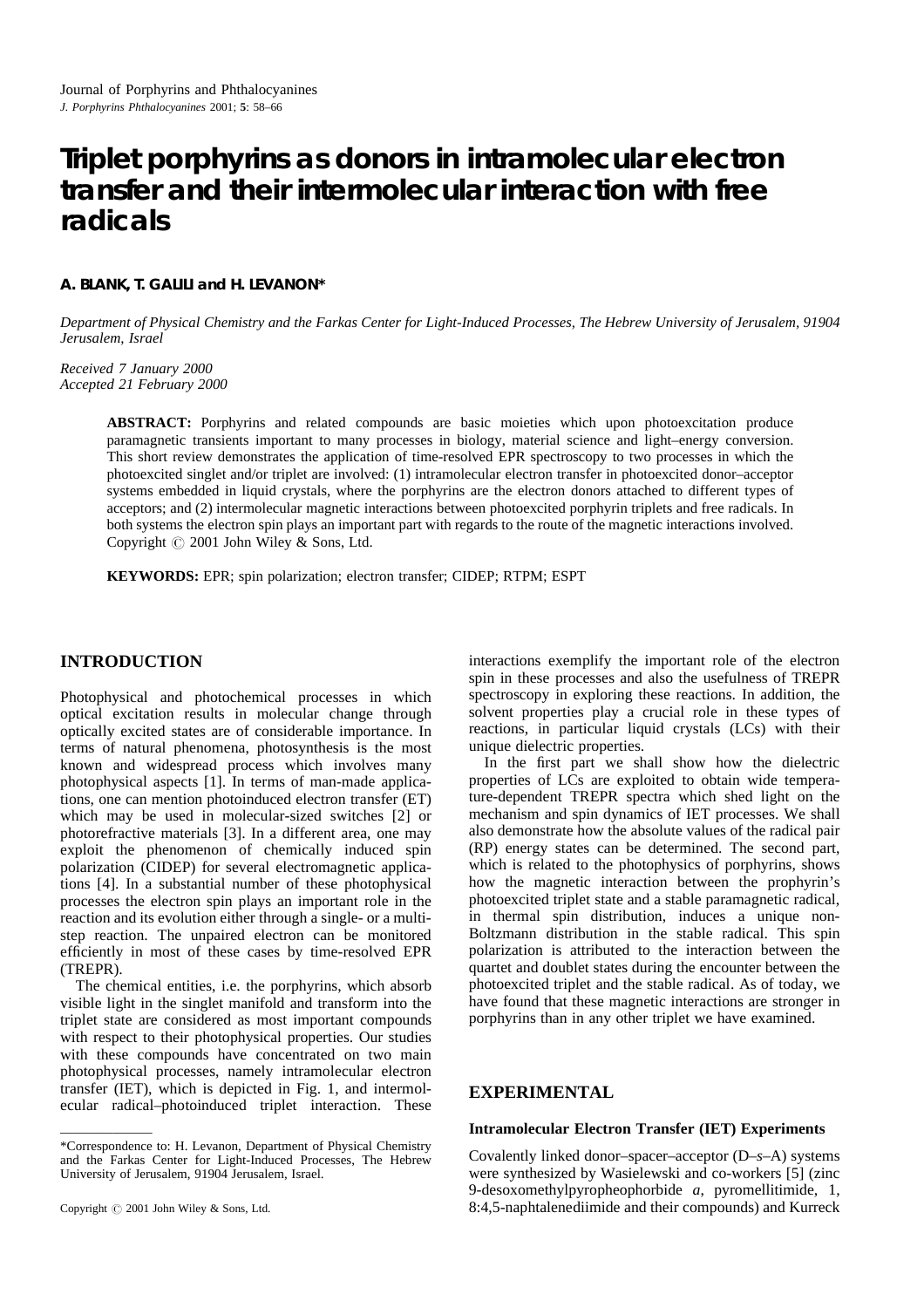

Donor-Spacer-Acceptor

**Fig. 1.** Energy levels of a donor–spacer–acceptor (D–*s*–A) supramolecular system under photoexcitation. D is photoexcited by a laser pulse at a selective wavelength. This event starts the series of ET reactions, producing the different paramagnetic transients.  $\lambda_s$  represents the temperature-dependent reorganization energy.

and co-workers [6], while base-paired porphyrin–quinone systems were synthesized by Sessler *et al.* [7, 8].

TREPR experiments were performed by measuring the time-dependent EPR signal after selective wavelength laser excitation (Continuum model 661-2D laser). The signal generated under CW microwave irradiation (Bruker ESP 380E) was taken from the preamplifier, which is connected directly to the microwave diode detector, and was fed into a digitizer interfaced to a computer that monitored the experiment [9]. A series of complete TREPR spectra, at different delay times after the laser pulse, was reconstructed from the EPR kinetic traces of  $M_{\nu}(t)$  by slowly stepping up the magnetic field. Samples were prepared by dissolving the compounds in LCs in 4 mm o.d. and 2.8 mm i.d. Pyrex tubes, degassed by several freeze–pump–thaw cycles on a vacuum line. The temperature was maintained using a nitrogen variable-temperature flow dewar in the EPR resonator. The samples in LCs were aligned in the magnetic field by heating them to temperatures above the clearing point of the LC in a high magnetic field; followed by cooling to the freezing temperature [10]. Typical spectra were taken at two sample orientations in terms of the LC director **L** with respect to the external magnetic field **B**, i.e.  $\bf{L} \parallel \bf{B}$  and  $L \perp B$ .

### **Triplet–Radical Interaction Experiments**

H2TPP (tetraphenylporphyrin), the stable radicals galvinoxyl and BDPA (2,6-di-*tert*-butyl-*a*-(3,5-di-*tert*-butyl-4-oxo-2,5-cyclohexadien-1-ylidene)-*p*-tolyloxy and bisdiphenylene- $\beta$ -phenylallyl respectively), toluene (Aldrich), ZnTPP (zinc tetraphenylporphyrin) (Midcentury Chemical Company), dichloromethane and heavy paraffin oil (Sigma) were used. Samples in toluene were prepared by dissolving both galvinoxyl (gal) and the porphyrin, while samples in paraffin oil were prepared by first dissolving BDPA and the porphyrin in dichloromethane and then diluting them in paraffin oil (20% dichloromethane and 80% paraffin). The solutions were poured into Pyrex EPR tubes and sealed under vacuum after several freeze–thaw cycles. FT-EPR measurements were performed with a Bruker ESP 380E spectrometer. The porphyrins in the mixtures were photoexcited by a pulsed laser as described above ( $\lambda = 532$  nm, pulse duration 12 ns, pulse repetition rate 20 Hz, pulse energy 5 mJ per pulse). The chromophore concentration was  $\sim$ 5 mM and the radical concentration was  $\sim$ 2 mM in all samples.

# **INTRAMOLECULAR ELECTRON TRANSFER**

#### **General Background**

The understanding of light-induced ET processes in photosynthesis and model systems has advanced significantly during recent years [11]. The complexity of natural photosynthetic systems has prompted studies of simpler model systems that might reproduce essential features of the biological target. Most current model ET studies use the porphyrin moiety as a leading structure. Although simple porphyrins in intermolecular ET fail to mimic natural photosynthesis, they are important in implementing the mechanistic strategy. On the other hand, the covalently linked porphyrins–quinones are becoming more useful in the mechanistic approach by providing mimics for singletinitiated ET and long-lived charge-separated states [12, 13].

An important aspect of the model systems is the matrices in which they are embedded. LCs provide suitable anisotropic media for large and small chromophores such as porphyrins, chlorophylls [10, 14] and covalently linked ensembles of donor–spacer–acceptor (D–*s*–A), where D and A are porphyrins and quinones respectively [15]. Moreover, the range of TREPR detection of transient radical pairs (RPs) embedded in LCs can be spanned over a wide temperature range (about 120 K) including ambient temperatures. Most importantly, the IET rates in these solvents are reduced by several orders of magnitude (from picoseconds to nanoseconds), permitting the observation of these processes on submicrosecond timescales. The reduction of IET rates is due to the nematic potential associated with the alignment of the LC molecules, which restricts the isotropic molecular reorientation found in conventional solvents [15, 16].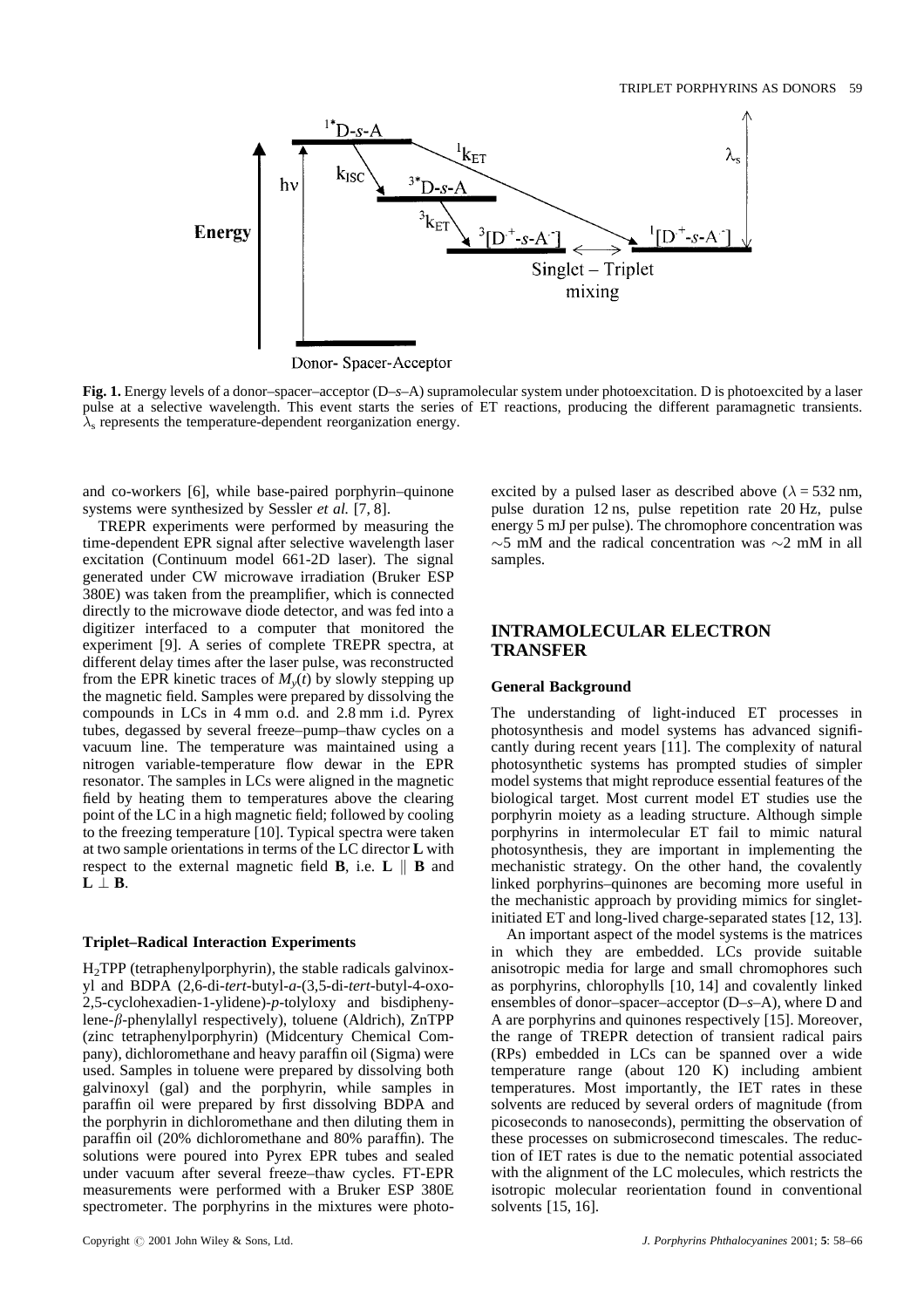#### **Mechanistic Approach of Model Photosynthesis**

One of the major goals in the mechanistic approach of model photosynthesis is to reproduce the electronic states associated with basic features of the IET process and charge separation. Thus a simplified model system consists of a D–*s*–A ensemble combined with the matrix in which the supramolecule is embedded. In most of our studies, LCs were found to be the most suitable matrices. The high time resolution of TREPR makes this spectroscopy suitable for characterizing ET reactions in different molecular systems. Of the many examples treated in the literature, we shall focus on two important systems, i.e. covalently linked and hydrogen-bonded ensembles: For example, when ZnTPP was covalently linked to a benzoquinone via a phenyl spacer in the *para* (*p*-P–*p*–Q) and *meta* (*m*-P–*p*–Q) positions, it was found that IET in *m*-P–*p*–Q is a much less favorable process than in *p*-P–*p*–Q [17]. Similarly, IET and the spectral changes in *cis* and *trans* isomers of a covalently linked porphyrin–cyclohexylene–quinone (PCQ) oriented in LCs were found to exhibit different line shape behavior and temperature dependence [15]. The different triplet RP transient spectra of the two isomers were interpreted in terms of their different molecular geometries. Moreover, in the case of the *trans* isomer, both triplet- and singlet-initiated ET routes could be detected concurrently (Fig. 1). These differences in the IET parameters are reflected by the free energy of the chargeseparated states.

The influence of the particular spacer in tailor-made donor–acceptor systems may also be studied by the same approach. It should be mentioned that the nature of the spacer group is particularly important because of its influence on the electronic coupling between the donor and acceptor states. Thus different structures affect the magnitude of the spin–spin coupling (*J*) and the dipolar interaction (*d*), leading to different electron spin polarization (ESP) mechanisms, e.g. the RP mechanism (RPM) or the correlated radical pair mechanism (CRPM) [11, 18, 19]. Studies of ESP in RPs demonstrate how important it is to explore systematically the molecular structure (e.g. donor– acceptor distance and their mutual position) and its effect on the ESP pattern which allows one to identify the different IET processes. The requirement to identify a particular spin polarization mechanism called for utilization of high-field EPR spectroscopy, which, owing to its ultimate spectral and time resolution, revolutionized the detection ability of EPR systems [11, 20].

The chromophores of the *in vivo* photosynthetic reaction center are not covalently linked via a spacer group. Rather, they are held in space by the protein environment. An approach to model the primary ET events in photosynthesis involves the synthesis and study of preorganized supramolecular aggregates containing donors and acceptors which are not covalently linked. Along these lines, recent studies involved novel supramolecular structures in which molecular recognition was established via Watson–Crick basepairing interaction [21] (Fig. 2). Specifically, a TREPR (Xband, 9.5 GHz) study was performed on H-bonded donor– acceptor complexes in which a guanine-functionalized zinc(II) porphyrin and a cytosine-functionalized dinitrobenzene were assembled in two types of LCs. In the nematic phase of the LCs, selective photoexcitation of the zinc(II) porphyrin moiety yields spin-polarized EPR signals, i.e. a broad absorptive/emissive spectrum and a superimposed



Magnetic Field (mT)

**Fig. 2.** Top: schematic structure of  $ZnG \cdots QC$ ,  $R \equiv \text{SiMe}_2\text{Bu}^t$ . The in-plane axes (*x,y*) of the porphyrin are shown on the molecular structure. (a)  $X$ -band TREPR spectra of  $[^{3}ZnP...DN]$ and the superimposed TRP  ${}^{3}[ZnP^{+} \cdots DN^{-}]$  (narrow signal) taken in the nematic phase of E-7 at 298 K, 450 ns after the laser pulse. (b) Expanded X-band TREPR spectrum of the TRP. (c) W-band TREPR spectrum of the TRP taken 250 ns after the laser pulse at 280 K in E-7. The measured *g*-values for the two species are 2.00275 and 2.00534 for  $ZnP^+$  and  $DN^$ respectively (from Ref. [23]).

narrow derivative-like signal. The rise of the narrow signal is accompanied by the decay of the broad signal, which is attributed to the lowest excited triplet state of the zinc(II) porphyrin. These findings are rationalized in terms of intraensemble ET (Fig. 1) occurring from the lowest excited triplet state of the donor (zinc(II) porphyrin) to the acceptor (dinitrobenzene) and by spin polarization effects [21, 22]. The narrow EPR signal is attributed to a long-distance charge-separated spin-correlated radical pair (SCRP). In the isotropic LC at higher temperatures a narrow absorptive EPR signal is observed regardless of the type of LC employed. This latter signal is assigned to a thermally populated SCRP.

In order to identify the partners of the RP and thereby clarify the origin of the SCRP signal, W-band (94 GHz) high-field EPR experiments were performed [23]. These high Zeeman fields with a much better spectral resolution allow one to clearly differentiate between the two *g*-factors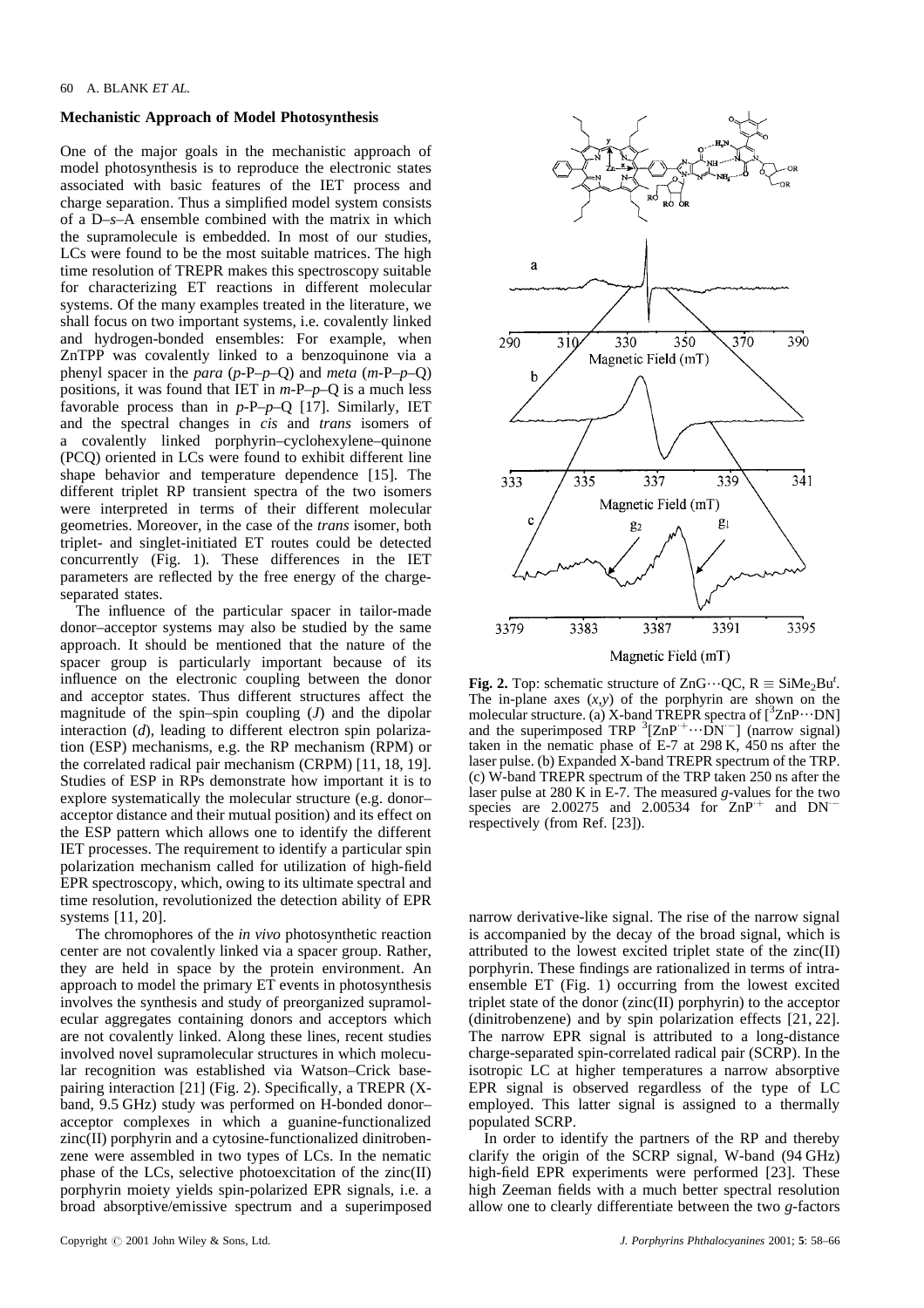

**Fig. 3.** Structures of the ZCPI, ZCNI and ZCPINI donor– acceptor systems (from Ref. [24]).

of both RP partners (Fig. 2). By comparison with known data, both the X- and W-band results show that a selfassembled complex is formed by nucleobase pairing and that intra-ensemble ET produces a weakly coupled SCRP of a porphyrin cation and a dinitrobenzene anion. In on-going TREPR studies at various microwave frequencies and Zeeman fields we are focusing on the details of base-paired interactions by specific H-bond networks as an effective tool for molecular recognition.

### **Determination of the Energy Levels of Radical Pair (RP) States in Photosynthetic Models**

The driving force of the IET reaction depends strongly upon the location of the charge-separated energy states (Fig. 1). Thus it is important to develop experimental methods to explicitly determine the absolute values of the radical ion pair energy levels. This goal can be achieved by blending together molecular architecture, solvent properties (LCs) and fast TREPR detection of paramagnetic transients [24, 25]. This powerful approach has permitted the elucidation of photochemical mechanisms that otherwise could not be explored. The molecules under investigation in this study contain a chlorophyll-like electron donor (ZC) and two electron acceptors with different reduction potentials, A<sub>1</sub> (PI) and  $A_2$  (NI). The compounds investigated were ZCPI, ZCNI and ZCPINI (Fig. 3) with donor–acceptor distances of  $\sim$ 11,  $\sim$ 11 and  $\sim$ 18 Å respectively. These compounds have small but well-defined differences in their ion pair energies. They were dissolved in two LCs, E-7 and ZLI-1167 (Merck Ltd), with different dielectric constants and signs of the diamagnetic susceptibility  $\Delta \chi$ . The sign of  $\Delta \chi$  determines the relationship between the director **L** and the external magnetic field **B**. A positive  $\Delta \chi$  (E-7) results in the initial alignment of the dissolved molecules parallel to  $\bf{B}$  ( $\bf{L}$ | $\bf{B}$ ), while a negative  $\Delta \chi$  (ZLI-1167) leads to perpendicular initial alignment  $(L \perp B)$ . When oriented in LCs, these compounds undergo photoinduced IET to produce chargeseparated states that can be monitored by TREPR. The energy level values and spin dynamics associated with the RP states depend strongly on the D–*s*–A structure, solvent reorganization energy and, most importantly, the temperature [16].

In Fig. 4 we show the time-evolved EPR spectra as a function of temperature. First, it should be mentioned that all three compounds exhibit a triplet spectrum at low temperature in the crystalline phase of the LC  $(T < 250 \text{ K})$ . The RP signals are the narrow derivative-like signals superimposed on the wide triplet spectra. The spectra of  $ZC^{+}PI^{-}$ , contrary to  $ZC^{+}NI^{-}$ , clearly illustrate that  $ZC^{+}PI^{-}$  has a lower driving force for charge separation as reflected by its spectrum, which is evident at relatively high temperature, whereas the  $ZC^+NI^-$  spectrum is present at both temperatures. Furthermore, the spectra illustrate the large increase in the solvation ability of the soft glass, as an increase in temperature of only 10 K produces a strong signal from  $ZC^+PI^-$ . In addition to the temperature threshold for the appearance and disappearance of the RP spectra, important data are gained from the phase of the RP spectra. For a singlet-initiated RP the spectra of the triplet radical pairs (TRPs)  ${}^{3}[ZC^{+}-PT^{-}]$  and  ${}^{3}[ZC^{+}-NI^{-}]$  exhibit an absorption/emission (a/e) pattern. The opposite case, where the phase pattern is e/a, corresponds to a tripletinitiated RP. Inspection of Fig. 4 shows that at early times the singlet-initiated RPs dominate the spectrum, while later in time the triplet-initiated spectra take over. This phase inversion  $a/e \rightarrow e/a$  occurs at a specific temperature and time, in full agreement with the value of the RP energies, and illustrates how powerful the TREPR method is when applied to IET processes.

In general terms, for a center-to-center distance  $r < 12 \text{ Å}$ the TRP dominates the spectrum (the electron exchange interaction *J* is larger than the dipolar interaction *d*), while for  $r > 12$  Å the dipolar interaction is dominant and leads to the correlated radical pair mechanism (CRPM) [24, 25]. The width of the RP spectrum can provide us with valuable information regarding the type of RP, i.e. whether it is a TRP or a CRP. It is evident that the RP spectra of ZCPI and ZCNI are due to TRPs and not CRPs. The latter mechanism is observed in D–*s*–A systems with center-to-center distance  $r > 12$  Å. This conclusion is supported by comparing the spectra of <sup>3</sup>[ZC<sup>+</sup>-PI<sup>--</sup>] and <sup>3</sup>[ZC<sup>+</sup>-NI<sup>--</sup>] ( $r \approx 11 \text{ Å}$ ) with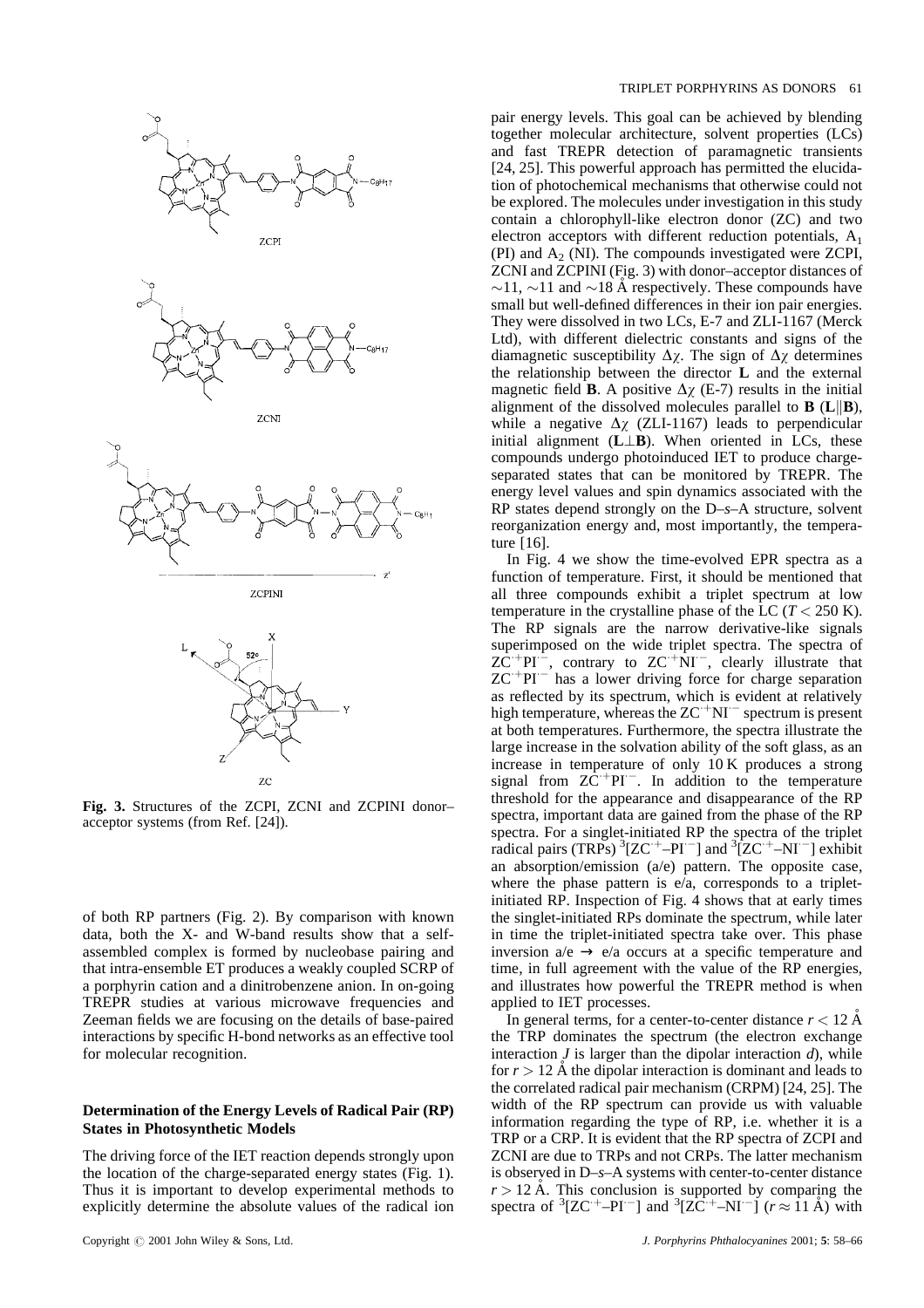

Magnetic Field (mT)

**Fig. 4.** TREPR spectra of photoexcited ZCPI, ZCNI (a–c) and ZCPINI (c) in E-7 at various temperatures and delay times after the laser pulse. Notice that the RP spectra of  $ZC$ <sup>+</sup>PINI<sup>-</sup> correspond to triplet-initiated CRPs, while the spectra of  $ZC^+PI^-$  and  $ZC^+NI^-$  correspond to TRPs, which initially are singlet-initiated. The phase diagram of E-7 LC is crystalline  $\frac{210K}{\longrightarrow}$  soft glass  $\frac{263K}{\longrightarrow}$  nematic  $\frac{333K}{\longrightarrow}$  isotropic.

that of  $ZC^+PINI^ (r \approx 18 \text{ Å})$ , as shown in Figs 3 and 4c. For the pairs with short center-to-center distance a spectral width of  $\sim$ 1.6 mT corresponds, by using the point dipole approximation method of TRPs [24, 25], to a chargeseparated distance of  $\sim$ 11.5 Å, which agrees well with the molecule dimension of 11  $\AA$ . In contrast to this, by assuming a TRP spectrum and with a spectral width of 0.65 mT for  $ZC^+PINT^-$ , a value of 15 Å is calculated for the pair separation. This value does not agree with the molecule dimension, which supports the conclusion that a CRP is generated in this case [24, 25].

# **RADICAL–PHOTOINDUCED TRIPLET INTERACTION**

#### **The Radical–Triplet Pair Mechanism**

We start by providing the reader with a general background of the photophysical processes, which involves the interaction of stable radicals and triplets. These processes involves two mechanisms, i.e. the radical triplet pair mechanism (RTPM) and electron spin polarization transfer (ESPT). Both are related to the magnetic interaction between a stable paramagnetic radical and a photoexcited triplet molecule. This physical interaction results in basically the same radical and triplet, but the unpaired spin of the radical has an energy level population that now deviates substantially from thermal equilibrium. This process is linked to a broader phenomenon in spin chemistry called chemically induced dynamic spin polarization (CIDEP), first discovered in 1963 [26]. As mentioned above, the key parameter in CIDEP is the ESP phenomenon, which results in a non-Boltzmann spin population of the paramagnetic species involved in the various processes. Since the discovery of CIDEP, two main mechanisms have been associated with it, namely the triplet mechanism (TM) [27] and the radical pair mechanism (RPM) [28]. In the former the ESP is generated by selective intersystem crossing (ISC) from the photoexcited singlet to the triplet state, and in the latter the ESP is generated through collisions between radicals. Following the widespread use of lasers in EPR experiments, there have been some new observations of CIDEP of stable radicals in solution in the presence of photoexcited triplet chromophores. This polarization could not be explained by the above mechanisms and was treated theoretically [29–34] by the RTPM and ESPT, which are the main themes of this part of the paper.

So far, only the RTPM has received some rigorous theoretical treatment, which calculates the radical's polarization that is generated during its interaction with the photoexcited triplet. Current theories provide analytical [29, 35–37] and numerical [34] results for the dependence of the spin polarization upon the zero-field splitting (ZFS) parameter  $(D)$ , solvent viscosity  $(n)$  and radical–triplet electron spin exchange (*J*). According to RTPM theory, the observed net polarization, which is equal for all hyperfine lines, depends on the precursor state (photoexcited singlet or triplet) and sign of *J* [38–41]. Thus for  $J < 0$  the sign of polarization is negative for a triplet precursor and positive for a singlet one. The opposite holds for  $J > 0$  [42]. Most of the early work on the RTPM was carried out on triplets with relatively high ZFS (small-sized molecules), for which the RTPM phenomenon is the strongest. This resulted in the need for UV excitation to generate the triplet and thus required the use of a flow system to avoid sample destruction during the experiment. More recently, additional work on the RTPM was performed with porphyrins, which can be excited by non-destructive visible light [33]. These experiments revealed the ESPT phenomenon, which is associated with magnetization transfer from the polarized triplet to the radical. This transfer resulted from the fact that the triplet, at the initial stages after light generation, is itself spin polarized owing to selected spin–orbit intersystem crossing. In relatively large molecules such as triplet porphyrins, with relatively small *D* but long spin–lattice relaxation time, this polarization survives long enough to be observed in the TREPR spectrum of the radical.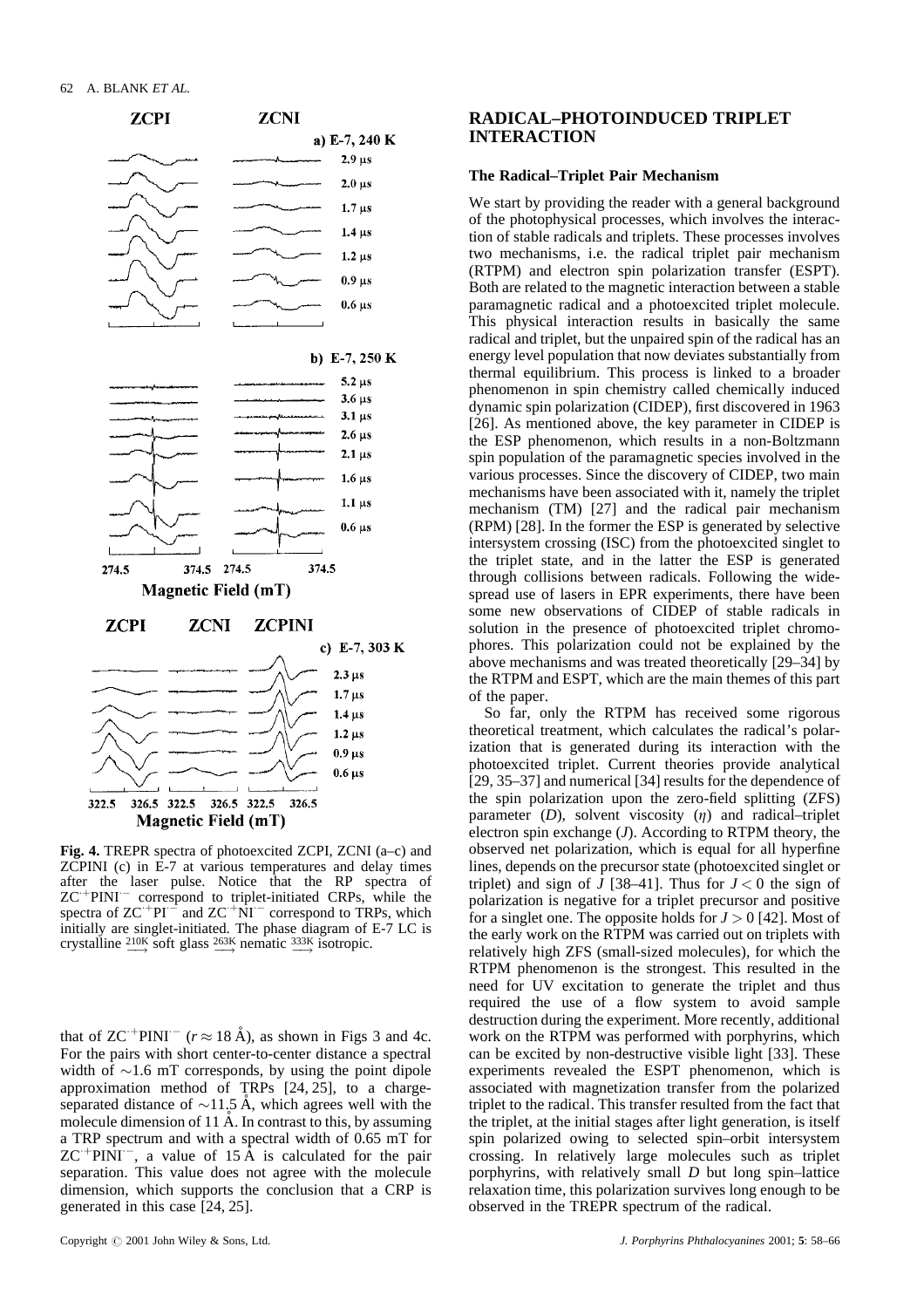We can summarize the reactions involved in the interaction of a photoexcited triplet and a stable radical by extending the earlier [43] reaction scheme into:

$$
P \xrightarrow{h\nu} {}^{1*}P \xrightarrow{ISC} {}^{3*}P_p \tag{1}
$$

$$
{}^{3*}P + R \xrightarrow{RTPM} R_p + \frac{2}{3}{}^{3*}P + \frac{1}{3}P \tag{2}
$$

$$
{}^{3*}P_p + R \xrightarrow{ESPT} R_p + {}^{3*}P_p \tag{3}
$$

$$
{}^{3*}P_p + {}^{3*}P_p \longrightarrow 2P \tag{4}
$$

$$
{}^{3*}P_p \longrightarrow P \tag{5}
$$

In these equations, P is the porphyrin which upon photoexcitation produces the photoexcited triplet  $3^{*}P_{p}$  via ISC, and the subscript 'p' stands for a spin-polarized species. The processes described by equation (1) are usually very fast and are considered instantaneous on the TREPR timescale. Equation  $(2)$  describes the RTPM encounter where the triplet molecule interacts with the stable radical R. This interaction results in the radical and the triplet species, but with different polarization. Equation (3) describes an ESPT-type mechanism in which the radical encounters a polarized triplet. In this type of mechanism it is assumed that the radical does not quench the triplet and that the triplet polarization is transferred to the radical during the encounter. In contrast to this, the RTPM can only be 'activated' if the doublet levels, which represent one-third of the spin population during the encounter, have been depleted (Fig. 5b). This is accounted for by the fractional stoichometrics in equation (2); namely, only one-third of the triplet population is in the doublet state during the encounter and is depleted to the ground state. It should be noted that every encounter between the radical and the triplet may lead to both ESPT and RTPM polarizations. Although both mechanisms operate simultaneously, one should note that the RTPM requires triplet quenching for polarization creation, while ESPT does not require triplet quenching [44].

Our initial work with porphyrin triplets interacting with stable radicals was aimed at better understanding and measuring the various types of polarization (ESPT and RTPM) which the radical gains. The majority of experimental techniques dealing with this problem were associated with using continuous-wave time-resolved EPR (CW-TREPR) spectroscopy [45] to monitor the transient radical spectrum after its interaction with the photoexcited triplet by the laser pulse. By careful analysis of the EPR kinetics, combined with independent knowledge of the rate constants involved, one can acquire a good estimate of the radical polarization. However, this method suffers some difficulties in obtaining the desired kinetic constants, which prevent extensive and accurate measurements of the radical polarization in systems under different external conditions, e.g. temperature. Moreover, the existence of two different time-dependent polarization processes (ESPT and RTPM) further complicates the problem to a degree, which cannot be overcome by CW-TREPR.

In light of these difficulties, a new approach has been introduced which uses the pulsed EPR (Fourier transform EPR (FT-EPR)) technique. By employing a pulse sequence which utilizes a special laser–microwave phase cycling (LMPC), one can circumvent the difficulties associated with the CW-TREPR method. As will be detailed below, the LMPC method enables one to elucidate the kinetic



**Fig. 5.** A simple model for the polarization generated through a radical–triplet interaction. (a) When the distance between the triplet and the radical is large, the triplet Zeeman levels (1,0,  $\left( -1 \right)$  coincide with those of the radical  $\left( +\frac{1}{2}, -\frac{1}{2} \right)$ . Upon approach, the angular momentum is added to form quartet  $(Q)$  and doublet (D) levels, which are split by the spin exchange interaction (*J*). The assumption is that in the initial stages of the encounter the levels are equally populated (full circles). (b) During the encounter, owing to spin conservation, the quartet levels cannot be depleted efficiently to the ground state. On the other hand, the doublet levels are quenched very efficiently and become empty. (c) Since the doublet levels are vacant, a substantial population is transferred from  $Q_{-3/2}$  and  $Q_{-1/2}$  to  $D_{\pm 1/2}$  in the crossing regions. Thus, after the separation, these levels are less populated and emissive spin polarization is generated.

parameters associated with the set of equations (1)–(5). Thus, by analyzing our measurements, we found that substantial radical polarization could be generated in the RTPM process even without substantial quenching of the doublet levels, as will be detailed below.

#### **Experimental Techniques and Results**

First let us describe the method used to measure the radical polarization generated via the encounter with a photoexcited triplet. The LMPC method uses the following procedure. (a)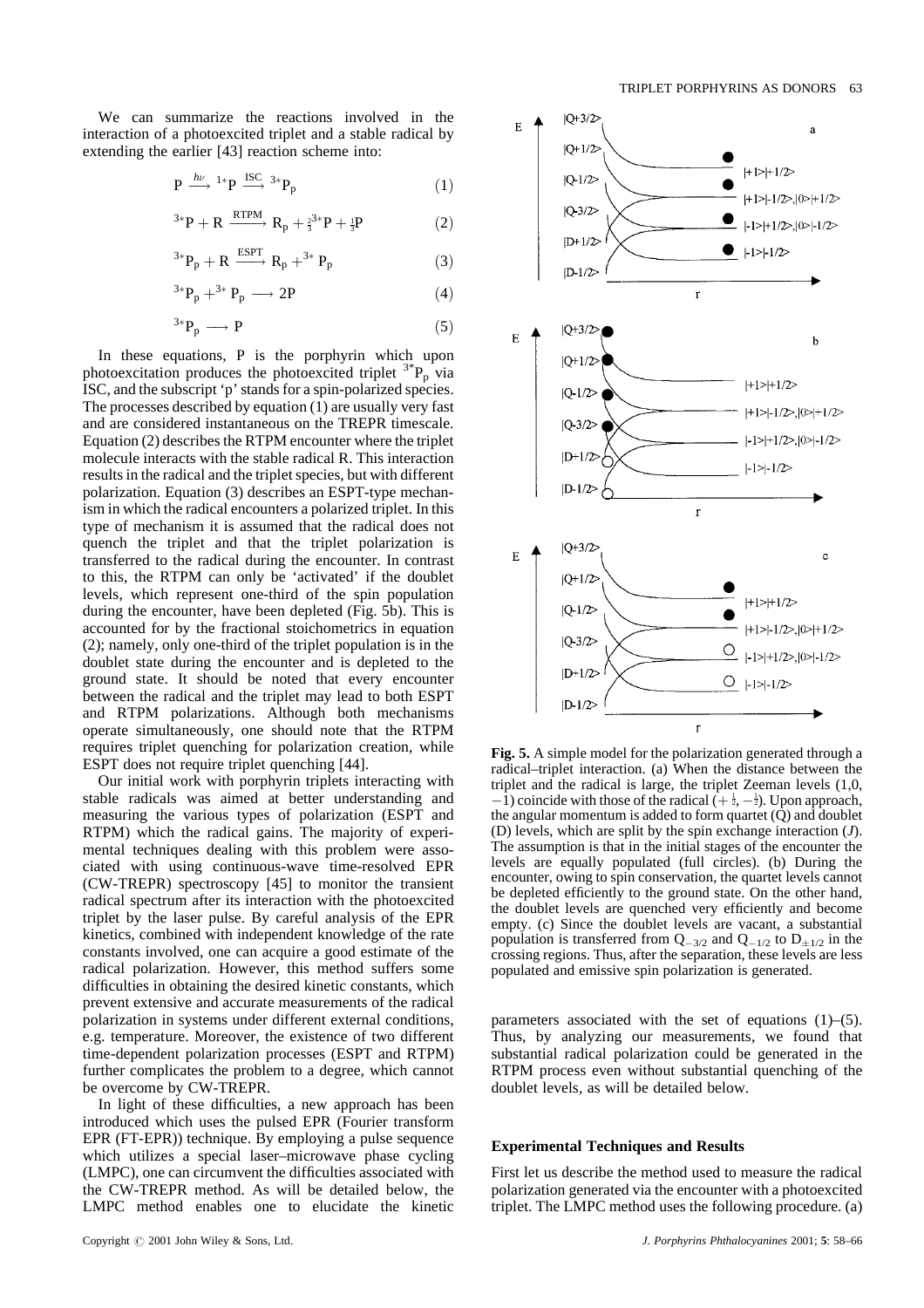

**Fig. 6.** (a) Echo pulse sequence to determine the rate of triplet–radical encounters. (b) FID pulse sequence to determine the *Z*magnetization induced by the polarization processes. The duration of all the pulses is negligible. A typical echo and FID are also presented (from Ref. [43]).

In order to measure the rate of radical–triplet encounters, the pulse sequence  $\pi/2-\tau$ –laser pulse– $\tau_1-\pi$ –echo detection is applied (Fig. 6a). The first pulse rotates the magnetization into the laboratory *XY*-plane, and without the laser pulse the sequence is a simple Hahn echo experiment. On the other hand, the laser pulse generates the triplets in solution (usually within a timescale of a few nanoseconds) which encounter the stable radicals. Each encounter results in a phase loss of the magnetization in the *XY*-plane while generating polarization along the *Z*-axis. Thus the encounters reduce the echo amplitude relative to the same microwave sequence, but with the laser pulse absent. (b) The second pulse experiment measures the magnetization along the *Z*-axis by the pulse sequence  $\pi/2$ – $\tau$ –laser pulse– $2\tau_1+\tau-\pi/2$ –FID detection (Fig. 6b). This sequence is similar to the previous one, except for the fact that at the time of the echo appearance in the first sequence the *Z*-axis magnetization is now measured by FID. A detailed mathematical analysis of these pulse sequences



**Fig. 7.** (a) Polarization curve of Gal–H2TPP as a function of time after the laser pulse (dotted line), fitted by the theoretical curve (full line). The abscissa represents the time after the laser pulse (see Fig. 6). The lines represent a gradual transition from radical polarization which is dominated by ESPT to that dominated by the RTPM. This transition is made with exponential time dependence, which corresponds to the triplet spin–lattice relaxation time. (b) The same as (a), but for a Gal–ZnTPP system (from Ref. [43]).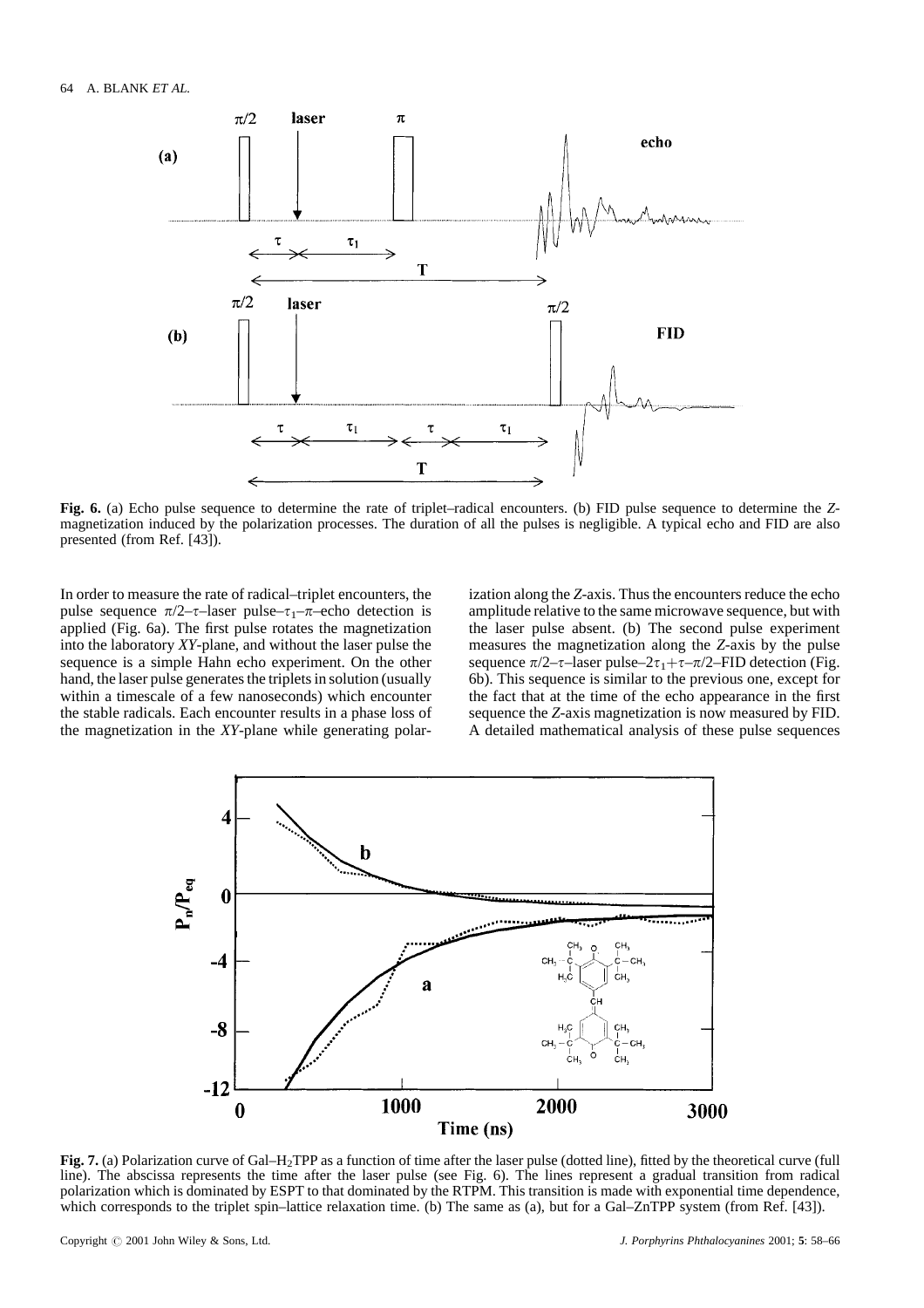

Fig. 8. (a) FT-EPR spectra of BDPA with H<sub>2</sub>TPP before laser light excitation (dotted line) and 50 µs after laser excitation (full line). (b) Magnetization measurement of the H2TPP–BDPA system. The thermal magnetization is measured at the first point of the kinetics curve before laser excitation at 0.5  $\mu$ s. Photoexcitation creates the magnetization with a negative sign in strong emission ( $\sim$ 10 times larger than the thermal magnetization). The long-lived polarized magnetization corresponds to inefficient quenching of the triplet by the radical. This keeps the triplet population almost constant on a timescale of submilliseconds.

shows how the radical polarization at various times after the laser pulse can be measured [43].

The radical polarization versus time as measured by this method is presented in Fig. 7. It can be seen that in the initial stage after laser excitation the triplet is still polarized and contributes considerably to the polarization of the radical. However, after the triplet relaxes to a Boltzmann spin population (within the triplet spin lattice relaxation time  $T_1$ ), the RTPM process is dominant. One should also note that these measurements enable an accurate determination of the triplet  $T_1$  in solution without actually measuring its EPR spectrum.

Another important aspect of the radical–triplet interaction is related to the triplet state after its encounter with the radical. Previous studies of the RTPM assumed that the doublet level population of the triplet–radical pair is depleted completely to the ground state during the encounter (Fig. 5b). This implies a substantial depletion of the triplet population as well. To examine this assumption more quantitatively, we have recently carried out some experiments with porphyrins and BDPA (Fig. 8) in a mixture of 20% dichloromethane and 80% paraffin oil of high viscosity. Such a viscosity made it possible to observe the kinetics of the magnetization development more easily on a timescale of submilliseconds. Under these conditions the triplet–triplet quenching is negligible, and without introducing the free radical to the solution, the triplet porphyrin can live for up to several milliseconds (in a concentration of several mM). By dissolving the stable radical in the solution, the lifetime of the triplet decreases, because an additional quencher is introduced into the system. However, as a result of our recent experiments we have found solid evidence that the triplet quenching does not follow the stoichometrics of equation (2). In other words, not one-third of the triplet population is quenched in each radical–triplet encounter of the RTPM type [44]. These findings are shown in Fig. 8. It can be seen that after the initial development of the magnetization in the emission mode, quasi-equilibrium is approached. This implies that polarized radicals are constantly generated without a considerable quenching of the triplet. Careful analysis of these results [44] shows that that this type of kinetics corresponds to about 1/30 of triplet quenching in every encounter with the radical, and not onethird as inferred from equation (2).

# **CONCLUSIONS**

It has been shown how porphyrins and porphyrin derivatives